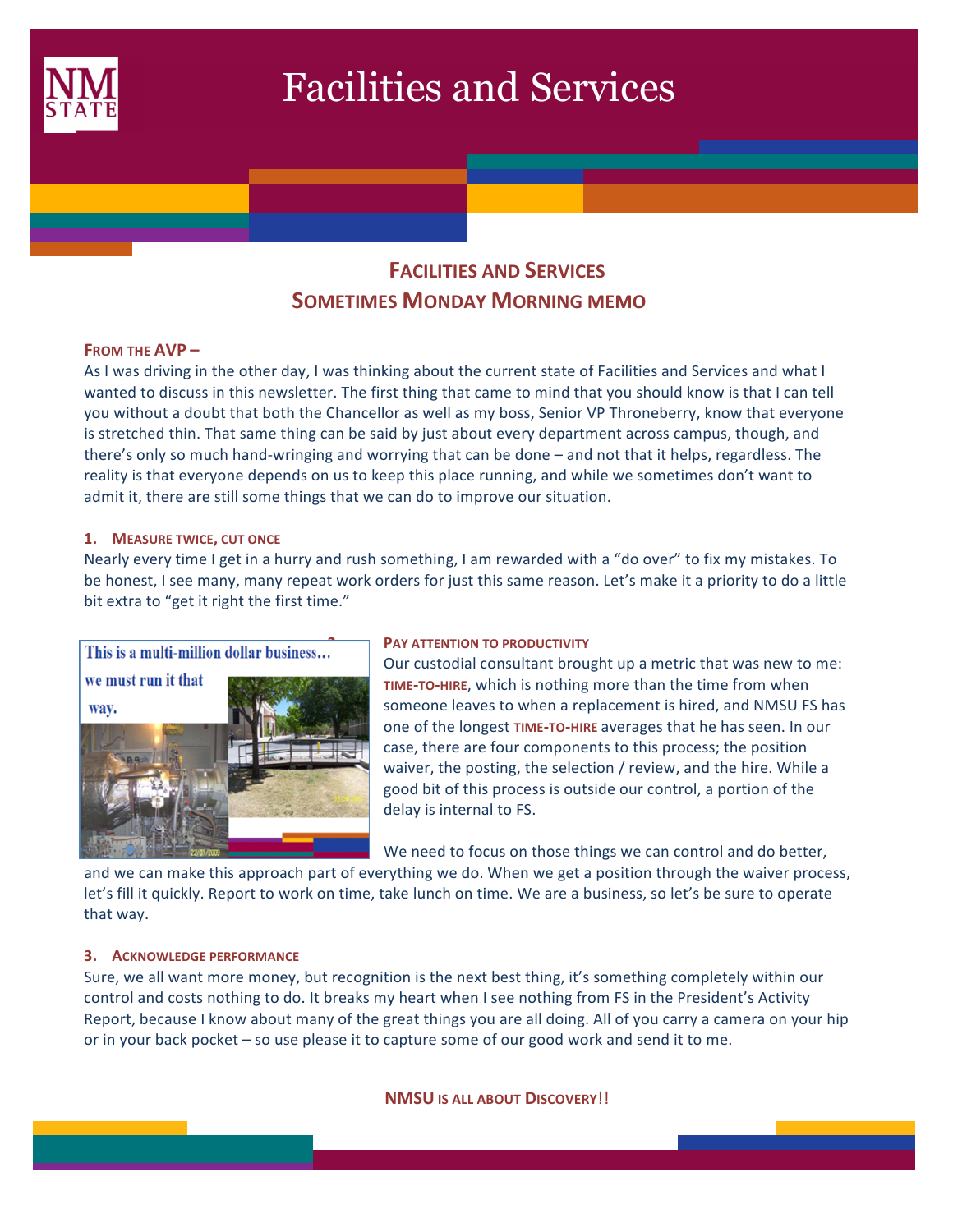#### **4. COMMUNICATE WITH OUR CUSTOMERS**

Your customers will understand that we're shorthanded as long as you communicate when we'll be there and when we'll fix it, and especially if you fix the problem the first time. I have told many of you this before, but after nearly 40 years, it still holds true that there has never been a complaint that reaches my desk that doesn't end with something like, "If only they communicated with me, I wouldn't have had to call you."

Let's go out of our way to communicate with our customers. That does not mean making excuses about being shorthanded, because everyone can say that  $-$  but that we should communicate by letting our customers know when we will have something fixed and then by doing what we say we will.

#### **\*\*\*\*\*\*\*\*\*\***

As you know, we recently hosted Ernest Hunter of Hunter Consulting and Training to help foster custodial efficiency improvements. Our staff sat through listening sessions with customers, users, employees, and building monitors, and

- What cleaning level can I expect with my current staffing level and budget?
- What Cleaning level am I actually getting with my cleaning staff

as you can imagine when you ask people how you're doing, the discussion wasn't always pretty. The good news is that people were honest; the bad news is that people were honest. In fact, the feedback was very inconsistent, and that tells us that our performance has been inconsistent. When the evaluation report is complete, we will post the results as well as the action plan on our website.

#### **THERE'S AN APP FOR THAT**

One of the items that came out of this custodial performance review is that we bought an app; while cleaning labs, athletic locker-rooms, PSL, the student Health Center and certainly Housing are all different tasks, there is an app that works for each area to help us assess and score our cleanliness and performance levels. We'll be employing this as a tool to gauge and improve performance.

#### **PERFORMANCE MEASURES**

I must add that we are proud of facility operations and the custodial folks for undertaking this initiative, owning where they can improve, and creating an action plan to take steps to provide better service.

In years past, we have done external reviews with Project Development and have had a professional construction auditing firm review our construction process. Some of the metrics we look at regularly in the facilities department are customer satisfaction, labs inspected, Fire Department response time, employee satisfaction, injuries, individual safety training, work order open phases and cycle time, actual vs. estimated labor hours on projects, and utilities costs.

Conducting a thorough performance review is not for the faint of heart, but this one was so productive that we are going to do a similar study about maintenance staffing next.

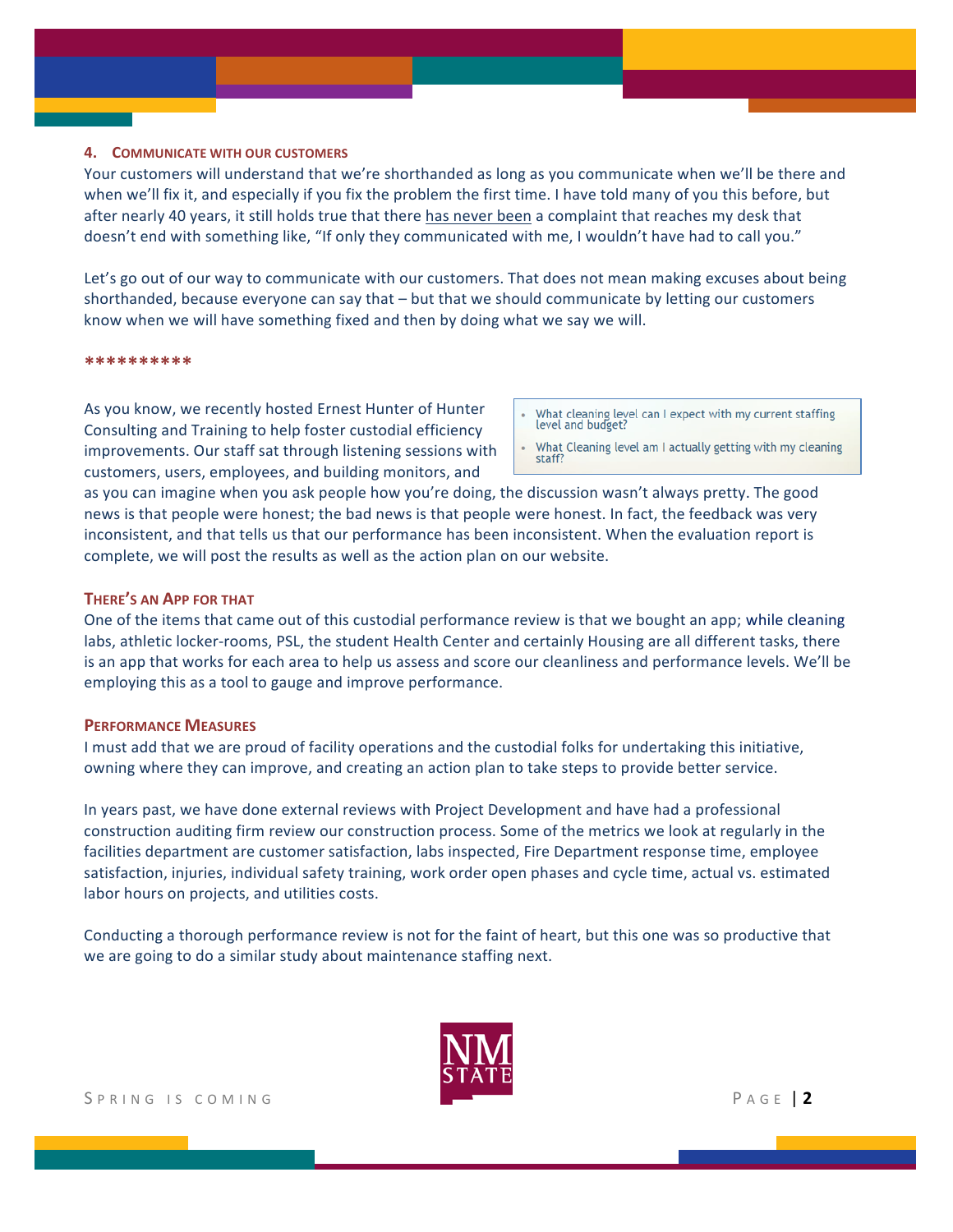

#### **RECHARGE, RECOVERY, AND STAFFING**

The FS budget, like most facilities budgets in higher education, is based around what is called RECHARGE or RECOVERY. This concept took root in the late 1990s with the explosion of computers across campuses, when facilities staff were adding electrical circuits all over their respective institutions. 

Simply put, we pay the personnel \$15 dollars an hour and bill \$35 an hour; the additional dollars cover the unproductive time, the vacation, and the leave, plus an amount for overhead. This mechanism allows for an increase in staff and lower costs for routine non-maintenance small projects, and on the surface sounds like the proverbial win-win for everyone. Like with a lot of things, this works well in small amounts.

In large quantities, the impact that BILLABLE WORK has on the facilities budget is so complex that only a few people truly understand the overall impact. For example, the salary savings are swept when we have a vacancy, but the department loses the full amount that was loaded in the budget to begin with. In that sense, FS provides a subsidy to the university budget.

Many of you tell me that we spend too much time chasing projects when we should be working on maintenance, and the need for RECOVERY is why. We are going to focus on maintenance with this next budget, but that means less reliance on projects and the surrender of a few more positions.

I have mentioned this before, but I am collaborating with my counterpart at another university on a research paper for the APPA Center for Facilities Research (CFaR) about how RECHARGE and RECOVERY is misleading to the university budgeteers. It is imperative that we reduce our dependence on projects to fund the facilities budget.



Speaking of the budget, Facilities recently had our annual budget hearings. We geared our efforts around 4% and 6% reductions, so we will see how that works out.

Regardless of the above, we are holding numerous vacant positions to cover reduction requests that may come later without having to surrender filled positions. With that said, please work with me especially hard on our communication; our customers get it that we cannot respond as fast as we would like, but only when we communicate when we will be there. It's also important that we double down on efforts to fix things correctly the first time without any "recalls."

To circle back to the beginning, however – we know you're stretched to the limit and "get that."

Hang in there.

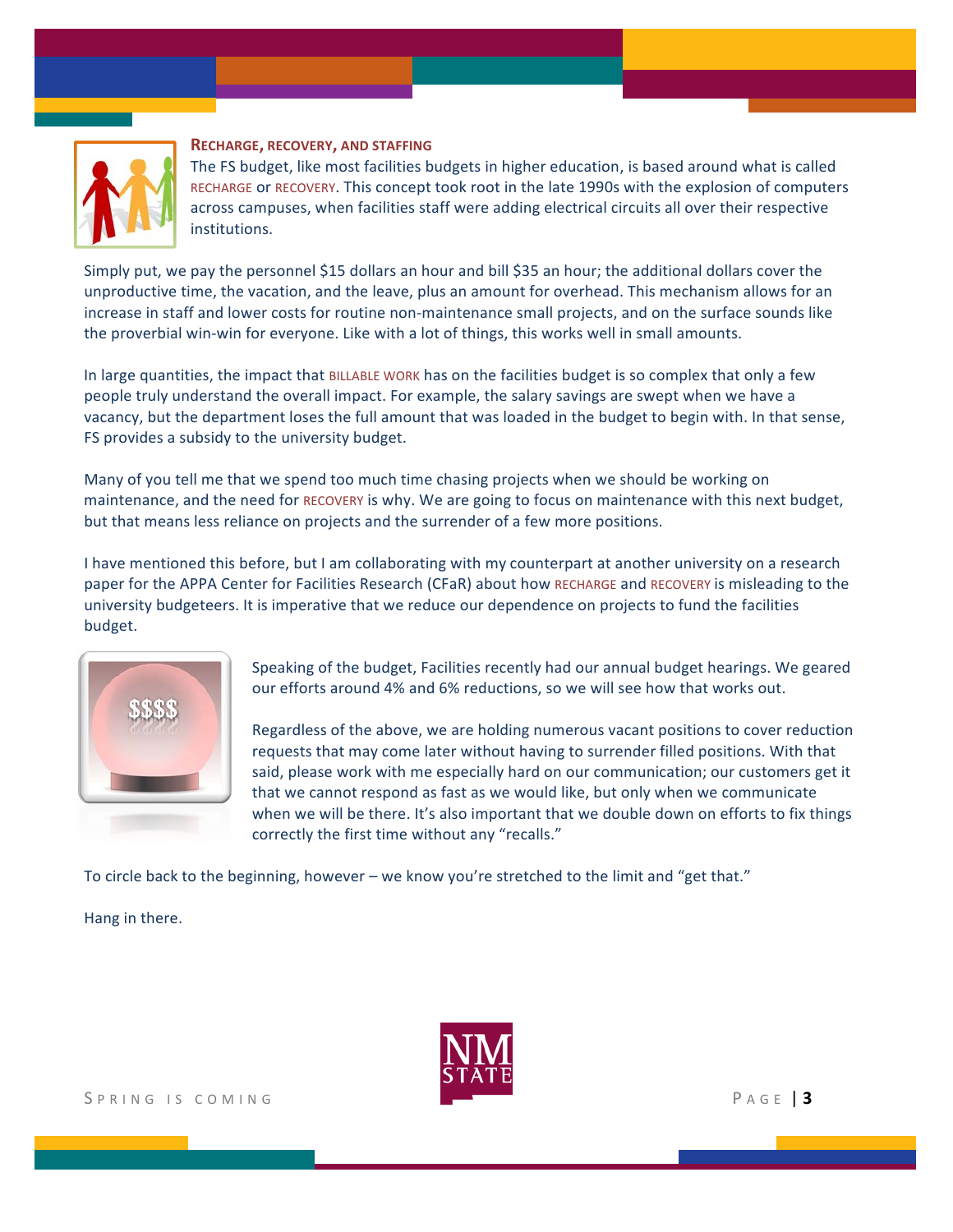

#### **EMPLOYEE RECOGNITION**

Rey Ramirez, Structural Maintenance Technician Lead, made the Dona Ana Community College Dean's list for the fall 2016 semester. This achievement demonstrates his dedication to performing his job and professional development. He is enrolled in the Heating, Ventilation, and Air Conditioning program while working 40-hours a week in the Structural Maintenance shop.

#### **FACILITY ASSESSMENT**

Structural Maintenance personnel are making assessments of the roof on Well-14 to facilitate the removal of a 300-horsepower well motor on College Avenue. This motor will be replaced with a premium efficiency unit that will provide improved reliability and operational energy savings. This is one of many domestic water system improvements that are being made by the Utilities Department to support NMSU's mission.



#### **WELCOME ABOARD TO:**

**FRED CANFIELD, FS Mechanical Shop, Facilities Technician; STEPHANIE SOLIS, ISAIAH TELLES, and RICARDO RAMOS, Fire** Department, Student Firefighters; and ALEX GARCIA, FS Mechanical Shop, Student Aide.

#### **BEST WISHES TO:**

**SANTIAGO (JIMMY) SILVA, FS Custodial, Custodial Worker; FRANK DIAZ, FS Electric Shop, Electrician; JESSIE MARQUEZ, FS Facilities Maintenance, Facilities Technician; SAM FLORES, FS Custodial, Custodial Worker; KAREN** TUFTS, Project Development and Engineering, Assistant Project Manager; EUNICE CAMPOS, FS Administration, Student Assistant; **ADRIAN CARABAJAL**, Accounting, Customer Service Assistant; **ANDREW SMITH**, FS Custodial, Custodial Worker; and TUBALACAIN SEARS, FS Electric Shop, Facilities Technician.

**WORK AT NMSU WITH PRIDE; AGGIE PRIDE PERFORM AT THE BEST LEVEL THAT YOU POSSIBLY CAN** *FOCUS ON THE ENTERPRISE: STUDENTS, FACULTY, AND STAFF*

*-* NMSU CHANCELLOR GARREY CARRUTHERS, PH.D.